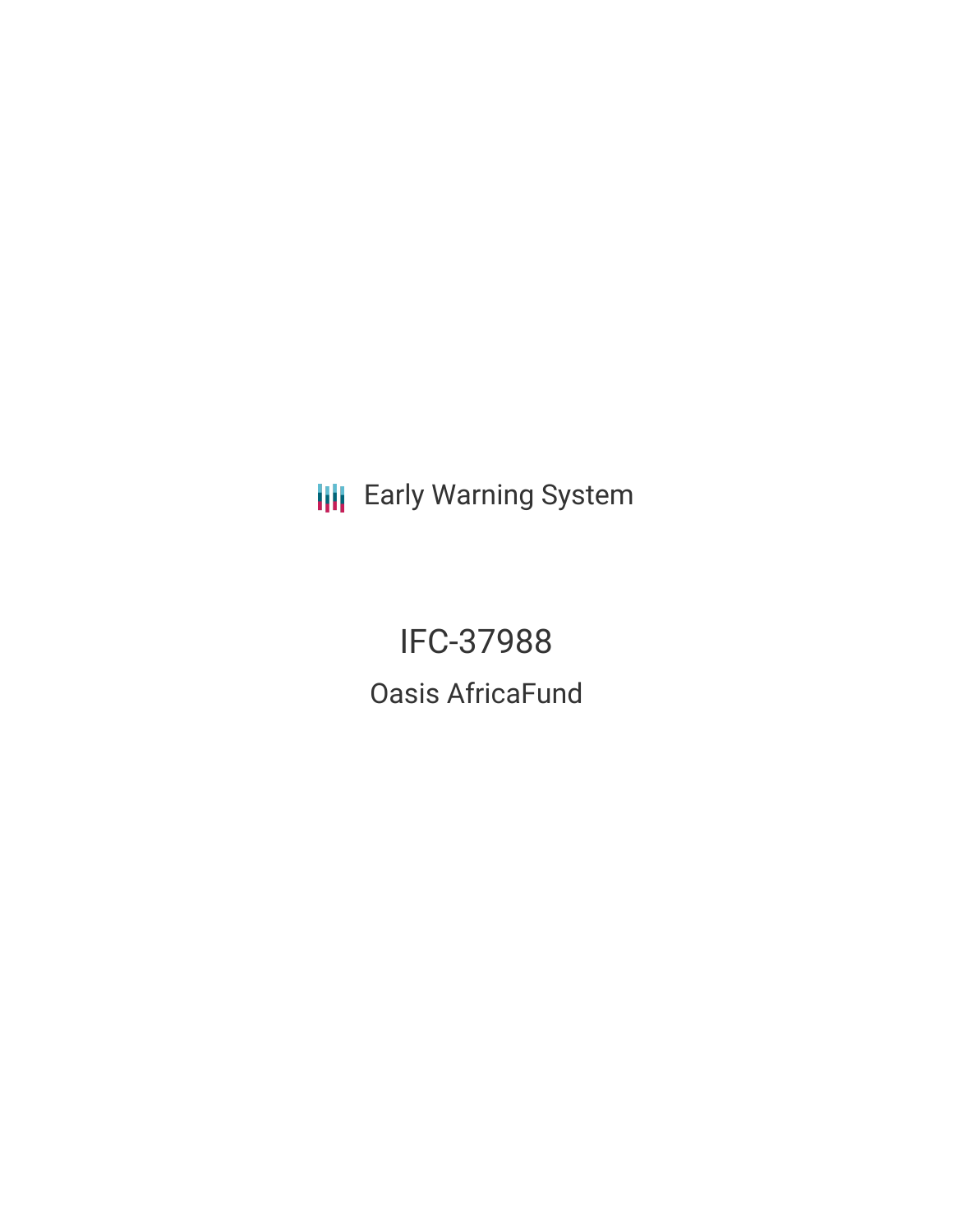# **Quick Facts**

| <b>Countries</b>               | Ghana, Ivory Coast                      |
|--------------------------------|-----------------------------------------|
| <b>Financial Institutions</b>  | International Finance Corporation (IFC) |
| <b>Status</b>                  | Active                                  |
| <b>Bank Risk Rating</b>        | U                                       |
| <b>Voting Date</b>             | 2017-07-17                              |
| <b>Borrower</b>                | <b>OASIS AFRICA FUND</b>                |
| <b>Sectors</b>                 | Finance                                 |
| <b>Investment Amount (USD)</b> | \$7.00 million                          |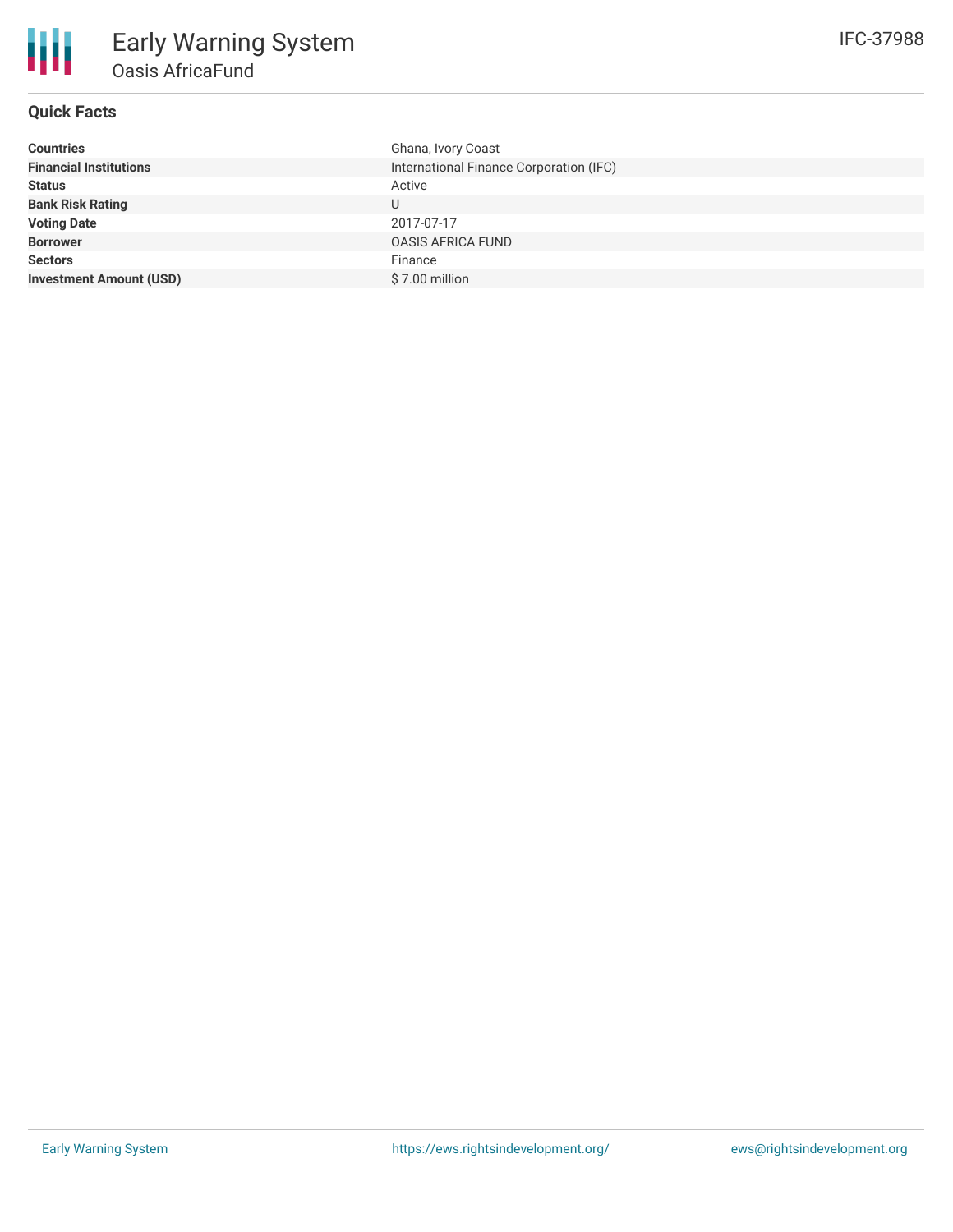

## **Project Description**

Oasis Africa VC Fund is targeting \$50 million of commitments to invest in growth SMEs in the West African countries of Ghana (up to 60%) and Cote dIvoire (at least 40%). The Fund plans to complete its first close at the end of June 2016 with at least \$20 million of commitments.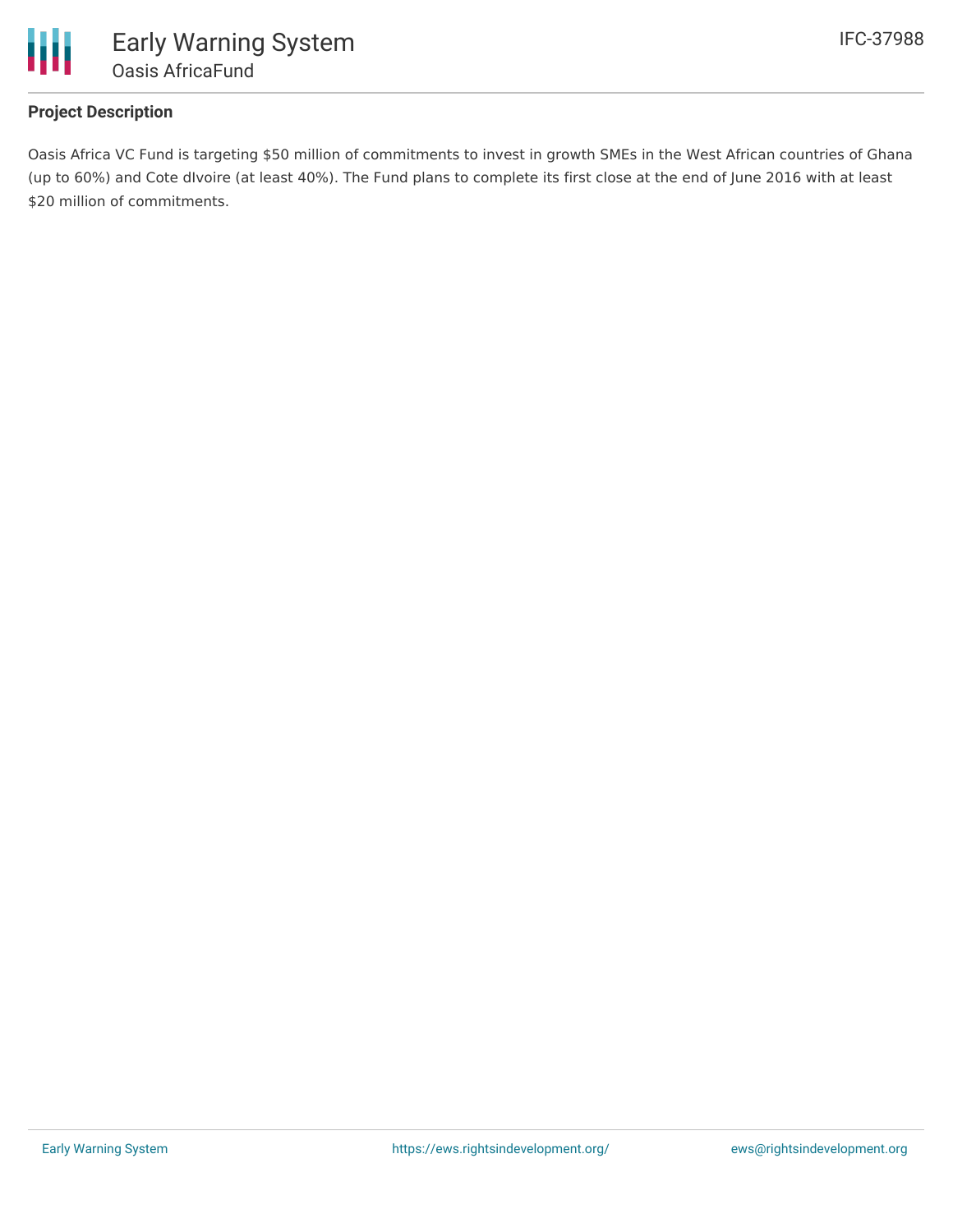### **Investment Description**

• International Finance Corporation (IFC)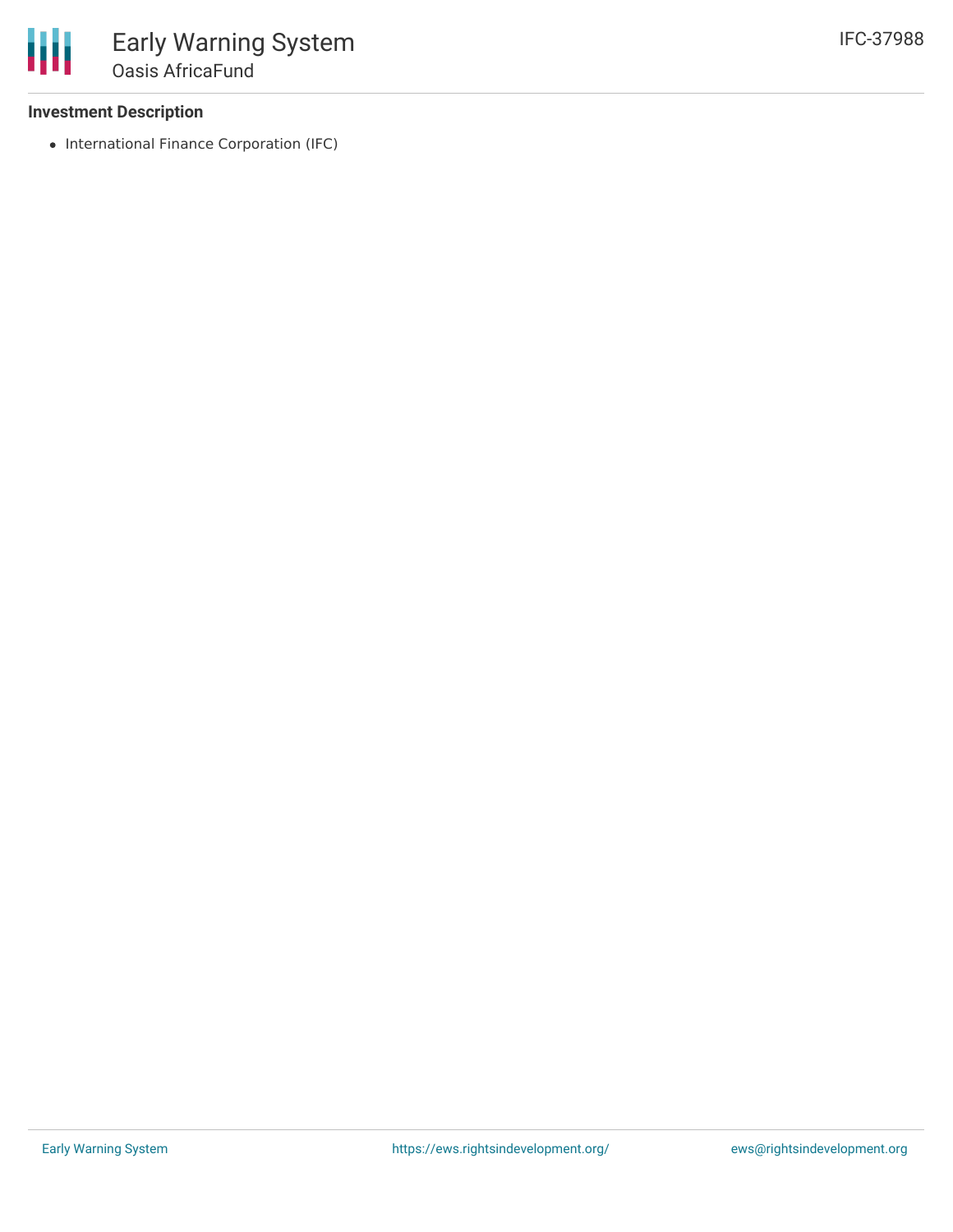

# **Contact Information**

Matthew Boadu Adjei Chief Executive Officer Oasis Capital Ghana Limited No. 4A Charlotteville, OIC Road Shiashi, East Legon PO Box CT1169, Cantonments, Accra, Ghana Telephone: +233 302 522624 Fax: +233 302 544011 Email: mailto:info@oasiscapitalghana.com http://www.oasiscapitalghana.com For Inquiries and Comments Abo

### ACCOUNTABILITY MECHANISM OF IFC

The Compliance Advisor Ombudsman (CAO) is the independent complaint mechanism and fact-finding body for people who believe they are likely to be, or have been, adversely affected by an IFC or MIGA- financed project. If you submit a complaint to the CAO, they may assist you in resolving a dispute with the company and/or investigate to assess whether the IFC is following its own policies and procedures for preventing harm to people or the environment. If you want to submit a complaint electronically, you can email the CAO at CAO@worldbankgroup.org. You can learn more about the CAO and how to file a complaint at http://www.cao-ombudsman.org/